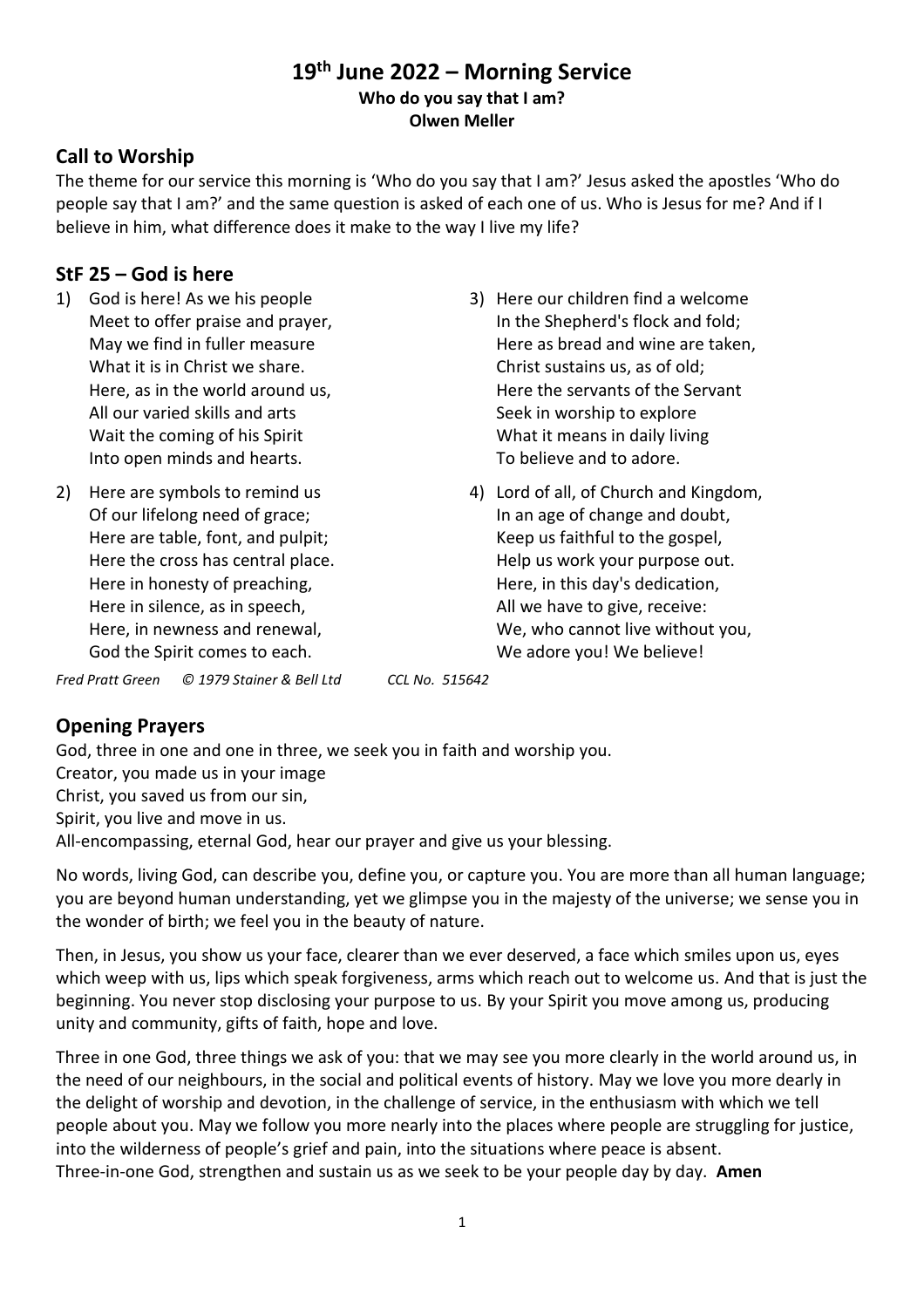## **Prayer of Confession**

Heavenly Father, we lower our heads before you and we confess that we have too often forgotten that we are yours. Sometimes we carry on our lives as if there was no God and we fall short of being a credible witness to You. For these things we ask your forgiveness and we also ask for your strength. Give us clear minds and open hearts so we may witness to You in our world. Remind us to be who You would have us be regardless of what we are doing or who we are with. Hold us to You and build our relationship with You and with those You have given us on earth. **Amen**

## **StF 322 – How sweet the name of Jesus sounds**

- 1) How sweet the name of Jesus sounds In a believer's ear! It soothes his sorrows, heals his wounds, And drives away our fear.
- 2) It makes the wounded spirit whole, And calms the troubled breast; 'Tis manna to the hungry soul, And to the weary, rest.
- 3) Dear name the rock on which I build, My shield and hiding-place, My never-failing treasury, filled With boundless stores of grace!
- 4) Jesus! My Shepherd, Brother, Friend, My Prophet, Priest, and King, My Lord, my Life, my Way, my End, Accept the praise I bring.
- 5) Weak is the effort of my heart, And cold my warmest thought; But when I see thee as thou art, I'll praise thee as I ought.
- 6) Till then I would thy love proclaim With every fleeting breath; And may the music of thy name Refresh my soul in death.

*John Newton CCL No. 515642*

#### **Reading: Luke 9:18 - 24**

Once when Jesus was praying in private and his disciples were with him, he asked them, 'Who do the crowds say I am?' They replied, 'Some say John the Baptist; others say Elijah; and still others, that one of the prophets of long ago has come back to life.' 'But what about you?' he asked. 'Who do you say I am?' Peter answered, 'God's Messiah.'

Jesus strictly warned them not to tell this to anyone. And he said, 'The Son of Man must suffer many things and be rejected by the elders, the chief priests and the teachers of the law, and he must be killed and on the third day be raised to life.' Then he said to them all: 'Whoever wants to be my disciple must deny themselves and take up their cross daily and follow me. For whoever wants to save their life will lose it, but whoever loses their life for me will save it.'

# **Reflection**

Here Jesus raises the question as to what people were saying about him. The apostles, having just returned from their missionary tour, have been in closer touch with public opinion than he. Who do people say the Son of Man is? This is the most important question in the Gospel because it concerns the identity of Jesus. Get this wrong and we get everything else wrong. Get this right and there is a good chance we will get everything else right.

Jesus knew who he was - He asked the question for the benefit of the disciples. Questions help people clarify their thinking. Jesus didn't just pluck the question out of the air, the question was on everybody's lips - Who is this Jesus? In answer to his question, the apostles told Jesus that some said he was John the Baptist, others Elijah, and others one of the ancient prophets come back to life. All of these answers contained an element of truth but still they didn't explain the mystery of Jesus. But then Jesus turned to the apostles and said 'And you, who do you say that I am?', and Peter answered 'You are God's Messiah.'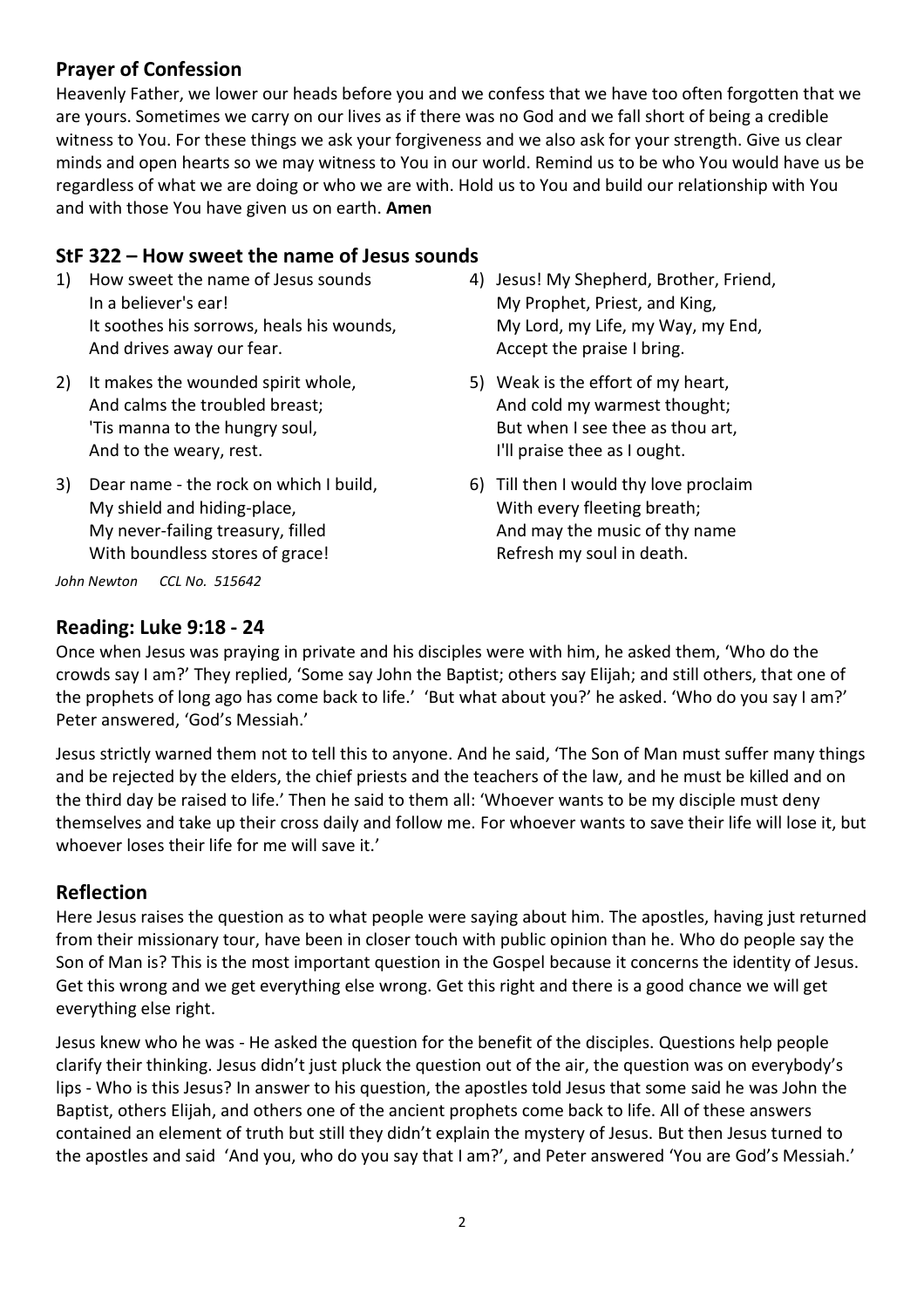At least Peter was on the right track but he too was wide of the mark. Jesus was indeed the Messiah but he was much more than that. The apostles didn't fully grasp the mystery of Jesus until after the resurrection; Jesus is both the Messiah and the Son of God. This is the core of faith on which the Church was founded. But that didn't end the question for all time. In the early centuries of Christianity various controversies arose. Various heresies denied either the humanity or the divinity of Jesus and this had to be settled in various Councils of the Church.

The question is still alive today. Today it is fashionable to regard Jesus as just one of the great religious founders. We need to constantly remind ourselves of what we believe about Jesus. It is easier today for us to profess the faith - we have 2,000 years of tradition to guide us. But it is important to make the answer our own. We need to believe, not simply because the Church says so, but out of our own personal conviction. Each of us must face the question posed by Jesus - Who do you think that I am?

The more people we have in the Church who believe out of personal conviction, the more the Church will be founded upon a rock. But even though it is important to be able to profess the true faith, that is only the beginning. We must live out the faith. Whether we are conscious of it or not, all of us are shaped by our convictions and we must allow our lives to be shaped by the faith.

## **StF 661 – Give me the faith which can remove**

- 1) Give me the faith which can remove And sink the mountain to a plain; Give me the childlike praying love, Which longs to build thy house again; Thy love, let it my heart o'erpower, And all my simple soul devour.
- 2) I would the precious time redeem, And longer live for this alone: To spend, and to be spent, for them Who have not yet my Saviour known; Fully on these my mission prove, And only breathe, to breathe thy love.
- 3) My talents, gifts, and graces, Lord, Into thy blessed hands receive; And let me live to preach thy word, And let me to thy glory live; My every sacred moment spend In publishing the sinners' friend.
- 4) Enlarge, inflame, and fill my heart With boundless charity divine: So shall I all my strength exert, And love them with a zeal like thine; And lead them to thy open side, The sheep for whom their Shepherd died.

*Charles Wesley CCL No. 515642*

#### **Reading: Galatians 3:23- 29**

Before the coming of this faith, we were held in custody under the law, locked up until the faith that was to come would be revealed. So the law was our guardian until Christ came that we might be justified by faith. Now that this faith has come, we are no longer under a guardian. So in Christ Jesus you are all children of God through faith, for all of you who were baptised into Christ have clothed yourselves with Christ. There is neither Jew nor Gentile, neither slave nor free, nor is there male and female, for you are all one in Christ Jesus. If you belong to Christ, then you are Abraham's seed, and heirs according to the promise.

#### **Reflection**

Who do people say that I am? We could put the question this way: 'What do people think of me?' or 'How do people see me?' However we phrase it, it is a challenging question. It's a question that many people ask but especially those who are in the public eye. Some people are obsessed with how other people see them, they hunger for approval and this could be disastrous for people elected to public office. It could mean selling one's soul to the highest bidder.

When Jesus asked the apostles 'Who do people say that I am?' he wasn't asking it for his own sake - He was asking it for their sake. He was sure of who he was. He had such extraordinary self-possession that he was able to face both adulation and hostility with utter calmness.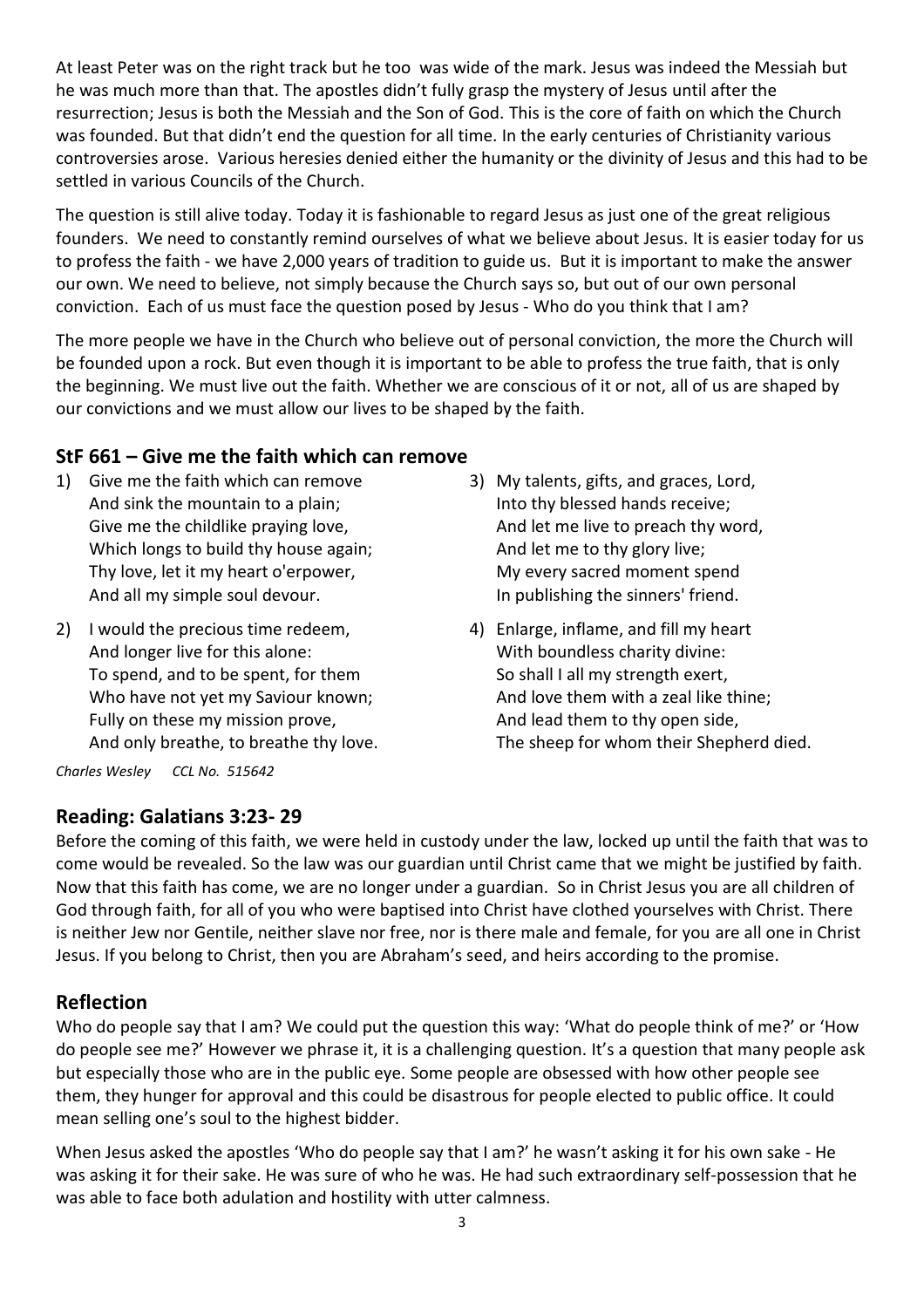We need to find our own reality so that we can stand on our own two feet, then we won't need to be propped up by others. There are people who have a steady flame shining from deep inside them. This is not extinguished when others criticise or ignore them because it's not dependent on what others think of them; it is what they think of themselves that matters.

But sometimes, to see ourselves as others see us can be a salutary thing. Alfred Nobel, a Swedish industrialist, was rich and famous. He had invented dynamite but as he neared the end of his life he was extremely unhappy. He had never married and all his life he had been plagued by ill health and as a result he had a pessimistic view of life. Then, one morning he read his own obituary in a newspaper. It had been a mistake by a journalist. He was very disturbed by what he read. What hurt him most was the false image that people had of him. The world knew him as 'The dynamite king' and that's how he would be remembered. There was no mention in his obituary of his desire to unite people and to better the quality of human life. It came as a great shock to him that everything that was essential, everything that made up the kernel of himself, was hidden from other people and all that was false in him was revealed. He felt completely misunderstood. He made a decision to take immediate action to let the world know what his true ideals and aims were. He decided to leave most of his vast fortune in trust for the betterment of the world. He set up five prizes that would be awarded to men and women who had made outstanding contributions in the areas of physics, chemistry, medicine, literature and peace. He wanted to be remembered, not as the man who had invented something capable of blowing up the world, but as man who had the good of humanity deeply at heart.

What happened to Nobel shows us how wrong people can be in their judgment of a person. It happened to Jesus himself. Today's Gospel reading shows us what crazy ideas some people had about him. Some thought he was John the Baptist - already dead – and others though he was one of the ancient prophets come back to life. Jesus was the Messiah - as Peter correctly said - but he was not to be a glorious Messiah as people expected. He was to be a suffering one. He wouldn't rule - He would serve. Jesus wasn't interested in projecting the kind of image people wanted. He knew that he had a God given destiny to fulfil and he wouldn't be deflected from it.

We are in trouble if our main concern is to project a good image and to live up to other people's expectations. The only thing that we are called to be is to be true to ourselves but we should not be content until we are the best that we can be. So whatever our path in life, what really matters is that we should be ourselves before God and before others. As our reading from Galatians tells us - In Christ Jesus we are all children of God.

#### **StF 272 – From heaven you came**

- 1) From heaven You came, helpless babe, Entered our world, Your glory veiled; Not to be served but to serve, And give Your life that we might live.
- *Ch) This is our God, the servant King, He calls us now to follow Him To bring our lives as a daily offering Of worship to the servant King.*
- 2) There in the garden of tears, My heavy load He chose to bear; His heart with sorrow was torn, `Yet not my will but Yours', He said.
- 3) Come see His hands and His feet, The scars that speak of sacrifice, Hands that flung stars into space To cruel nails surrendered.
- 4) So let us learn how to serve, And in our lives enthrone Him, Each other's needs to prefer For it is Christ we're serving.

*Graham Kendrick © 1983 Thankyou Music CCL No. 515642*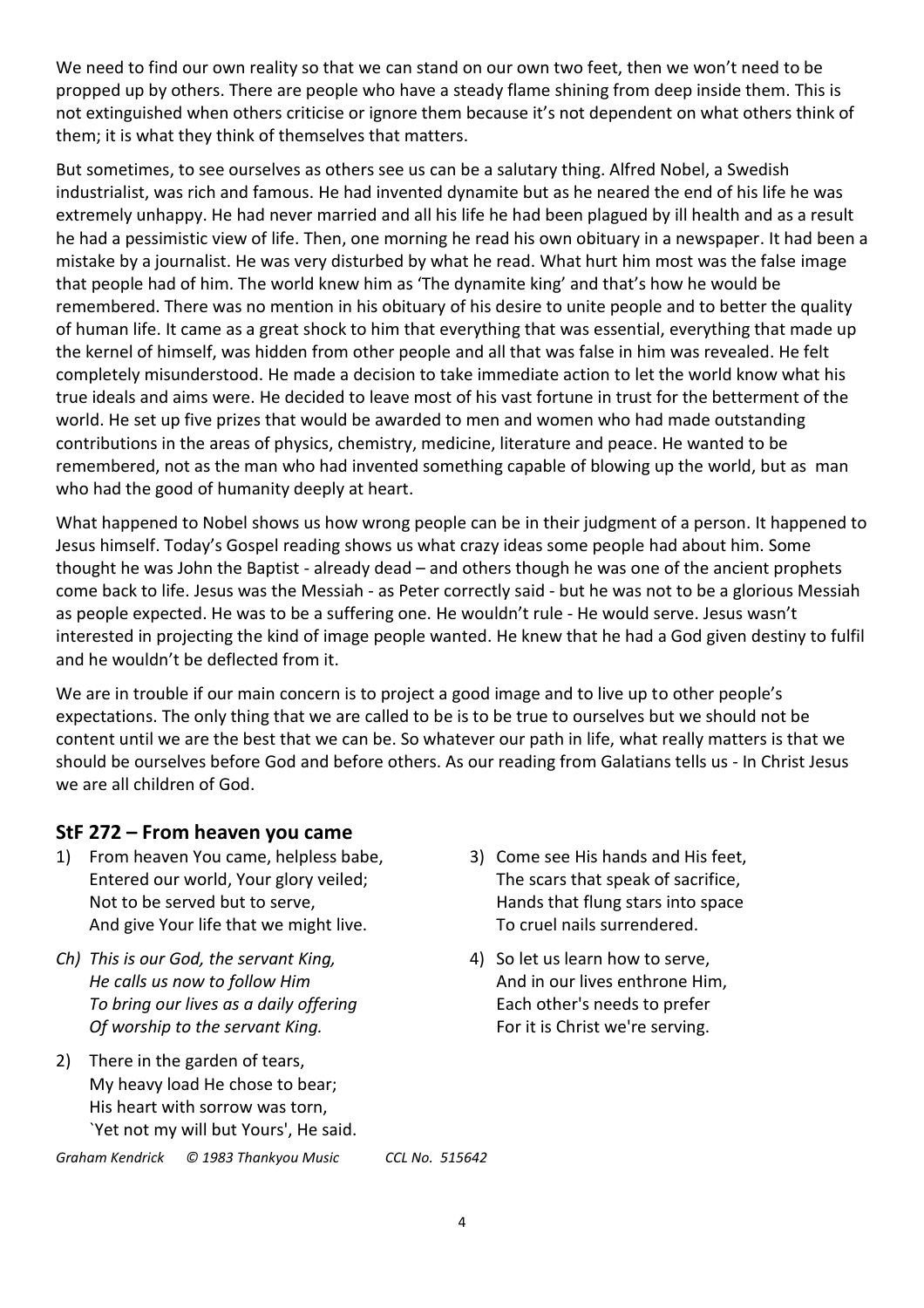## **Prayers of Intercession**

Jesus, the suffering Messiah, understands our struggles. Therefore we can be confident that he will listen to our prayers.

For all Christians that they may not be afraid to profess publicly their faith in Jesus Christ L: Let us pray to the Lord **R: Lord hear our prayer**

For those who hold public office that they may be true to their responsibilities L: Let us pray to the Lord **R: Lord hear our prayer**

For all those who suffer for their belief in Christ that they may have the courage to persevere L: Let us pray to the Lord **R: Lord hear our prayer**

For those who have left the Church that they may find their way back to Christ's flock L: Let us pray to the Lord **R: Lord hear our prayer**

For all gathered here that we may find joy in the profession of our faith and that the depth of our faith may be evident in the way that we live

L: Let us pray to the Lord **R: Lord hear our prayer**

For our deceased relatives and friends that they may share Christ's glory in heaven L: Let us pray to the Lord **R: Lord hear our prayer**

For our own special needs, and the needs of those known to us . . . . L: Let us pray to the Lord **R: Lord hear our prayer**

Father, without your grace we falter. Help us to follow your Son faithfully on earth and come to share his glory in heaven, where he lives and reigns with you and the Holy Spirit, ever one God, world without end. **Amen**

## **The Lord's Prayer**

Our Father,who art in heaven, hallowed be thy name; thy kingdom come; thy will be done; on earth as it is in heaven. Give us this day our daily bread. And forgive us our trespasses, as we forgive those who trespass against us. And lead us not into temptation; but deliver us from evil. For thine is the kingdom, the power, and the glory for ever and ever. **Amen.**

Our Father in heaven, hallowed be your name, your kingdom come, your will be done, on earth as in heaven. Give us today our daily bread. Forgive us our sins as we forgive those who sin against us. Save us from the time of trial and deliver us from evil. For the kingdom, the power, and the glory are yours now and for ever. **Amen.**